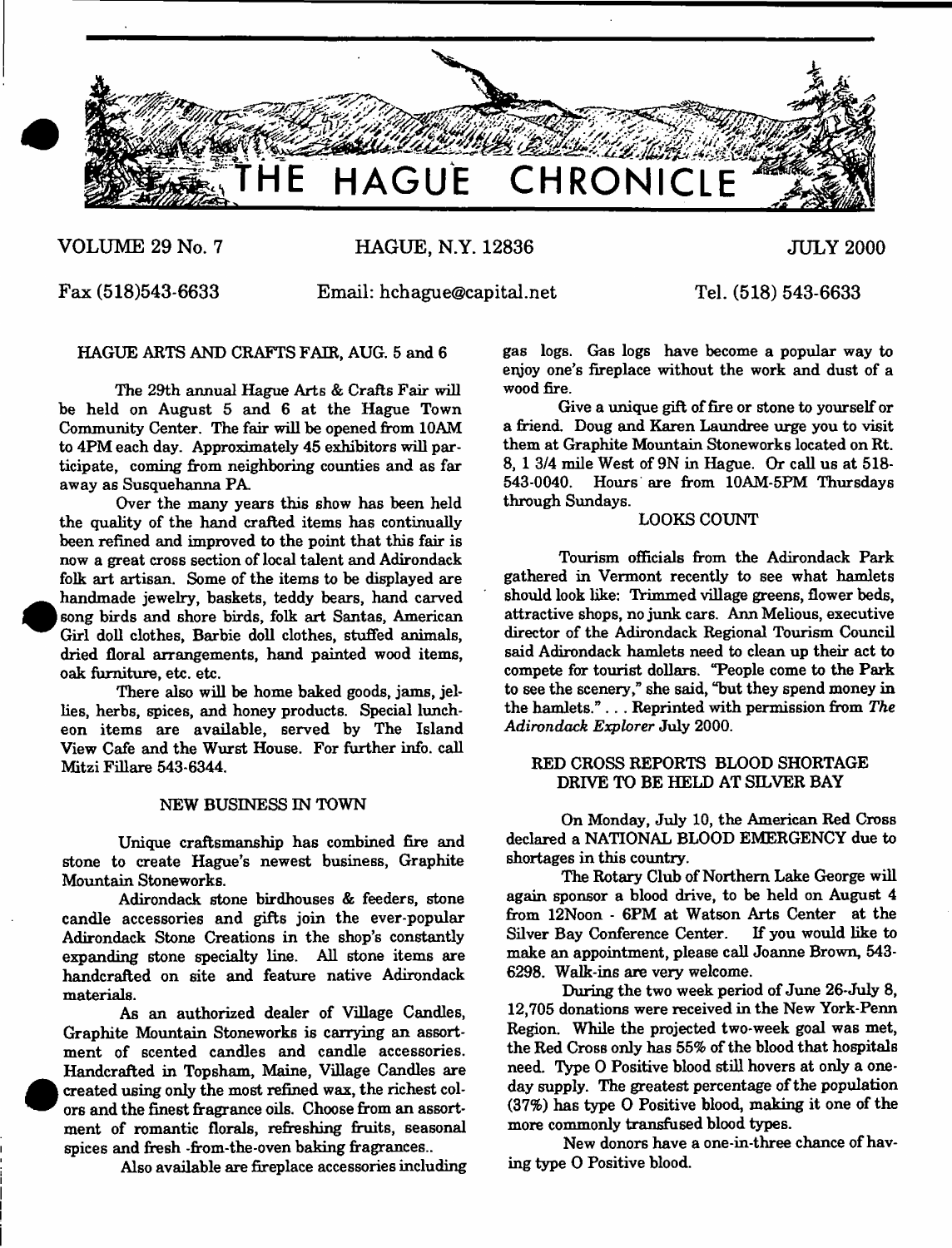The Ticonderoga Historical Society auction under the tent at the Hancock House will be held July 29 from 10AM-5PM. (Not July 20 as stated in last month's publication.) The public is cordially invited to attend. Local artists Marion Brundige, Schroon Lake, Sue Garvey Cook, Port Henry, June Borho and Gerald Abbott, Ticonderoga will be displaying their work for all to appreciate and purchase during this year's event.

Barbara Kaufman of Keene Valley will be demonstrating pottery making as well as displaying her completed work.

The art auction gets under way at 1PM Items have been graciously donated by various artists and are currently on display in the Program Room in the Hancock House.

Food and music will also be a part of this year's event as well as face painting for children of all ages by Kaitland O'Bryan. Come to the Hanoock House lawn on July 29 and enjoy the day with your friends and neighbors.

Chuck Hawley presents "A Diversity From the Studios of Chuck Hawley" at the Harmon Gallery in the Hancock House from July 7 to September 2, 2000.

#### TICONDEROGA FESTIVAL GUILD PRESENTS

July 25. 2000 - "A Bit of Brass with Class" featuring Adirondack Brass

August 1. 2000 - Country Music with a Flair, featuring Andrew Roblin. Roblin sings, yodels, plays banjo, mandolin, jaw harp, guitar and hammered dulcimer.

August 8. 2000 - "Jazzing It Up" with the Christiana Drapkin Jazz Group. The quartet highlights improvisation and harmonic development, carrying on and developing the tradition ofbe-bop and musicians such as Charlie Parker, Lester Young, Thelonious Monk, Lenny Tristano and Dizzy Gillespie.

August 22. 2000 - Folk Singers from Montreal . . . Ad Vielle Que Pourra. Their repertoire is fresh, spontaneous, highly energetic, full of frenzied rhythms, as well as sweet melancholy and sardonic wit.

All the above concerts are held under the tent on Ticonderoga's Village Green. Tickets are \$10 for adults, \$9 for seniors and \$5 for students. Please bring a chair or blanket if possible.

THE ARTS TREK programs are held each Wednesday morning at 10:30AM under the tent. These programs are free and are open to all children and would-be children.

The Arts Trek programs are as follows:

July 26 - Wonderland, presented by the Seagle Music Colony. This is a brand new children's opera just completed for this season,

rel of fun.

August 2.2000 - Andrew Roblin - sing, yodel, shout and dance. Learn the Philadelphia Mummer';s Strut and join in the fun. August 9, 2000 - Juggling with Stephen Gratto. Non-stop action and audience involvement.

August 16, 2000 - Merry-Go-Round Playhouse presents "Aladdin". Prepare for all kinds of wondrous things.

August 23. 2000 - Kim & Reggie Harris, "One Family, One Planet". Songs and stories and humor that show us that we are all one family on this planet called Earth.

Bring a chair, blanket or "sit-upon". Have a bar

The Hague Historical Society's September trip will, be to the Grant Cottage on Mt. McGregor in Wilton. This is where Grant finished writing his memoirs which, he hoped, would keep his family when his life came to its end. The trip is planned for Saturday, September 9 and will be car-pooled from the Community Center at 8:30AM. The price of admission is \$3.00. We are currently researching for a restaurant. You must register for this trip by phoning 543-8054 BEFORE September 1. ewa

### MEALS ON WHEELS

Are you 65+ and often find yourself unable to prepare an adequate meal for yourself? Maybe you are just out of the hospital and simply don't feel up to catering to yourself. Home Delivered Meals (often known as Meals on Wheels ) might be a solution to your problem ... short term or long haul. If you feel that you would benefit from having a hot meal delivered to you by a friendly, cheerful driver, 5 days a week for \$1.50 per meal, phone Marion Shoemaker at 543- 6141 or Ethel Andrus at 543-6098 (let phone ring many times) and either lady will be glad to make arrangements for you. A supper bag and weekend meals can also be arranged for at comparable prices per meal. . .. ewa

# HAGUE SENIOR CITIZENS CLUB

July is 'Vacation" month for the club members, but activities will pick up again in August when we will have our annual picnic at the Hague Fish and Game Club on Tuesday, Aug. 22 at 12 Noon. Bring a dish to share (Please, NO desserts). Please register for this by phoning 543-6161 before August 16. We need to know how many hot dogs and hamburgers to buy!

.. .ewa

#### WARREN COUNTY COUNCIL PICNIC

The Warren County Council picnic will be held on Wed, Sep 6 with a rain date of Thurs the 7th, at 12Noon at Battlefield Park in Lake George. The menu is grilled chicken, corn, chips and watermelon, rolls and butter. Coffee and doughnuts will be available for the early birds. A donation of \$3 is expected, but no one will be denied a meal if unable to pay the full amount. Please register for this by August. 21 by catling 543-6161... ewa

LAKE GEORGE BASIN LAND CONSERVANCY has two nature excursions planned for August. The first is on Sat., Aug. 12 at 10AM at the Cook Mountain Preserve, Ticonderoga. 2-hour moderate hike.The second is on Sunday, Aug. 13 at 10AM at Northwest Bolton Landing. 2-3 hr. moderate hike. Bring binocu^P) lars and field guides. Contact: Joanne Taylor (518) 644-9673 at Lake George Basin Land Conservancy. 7/00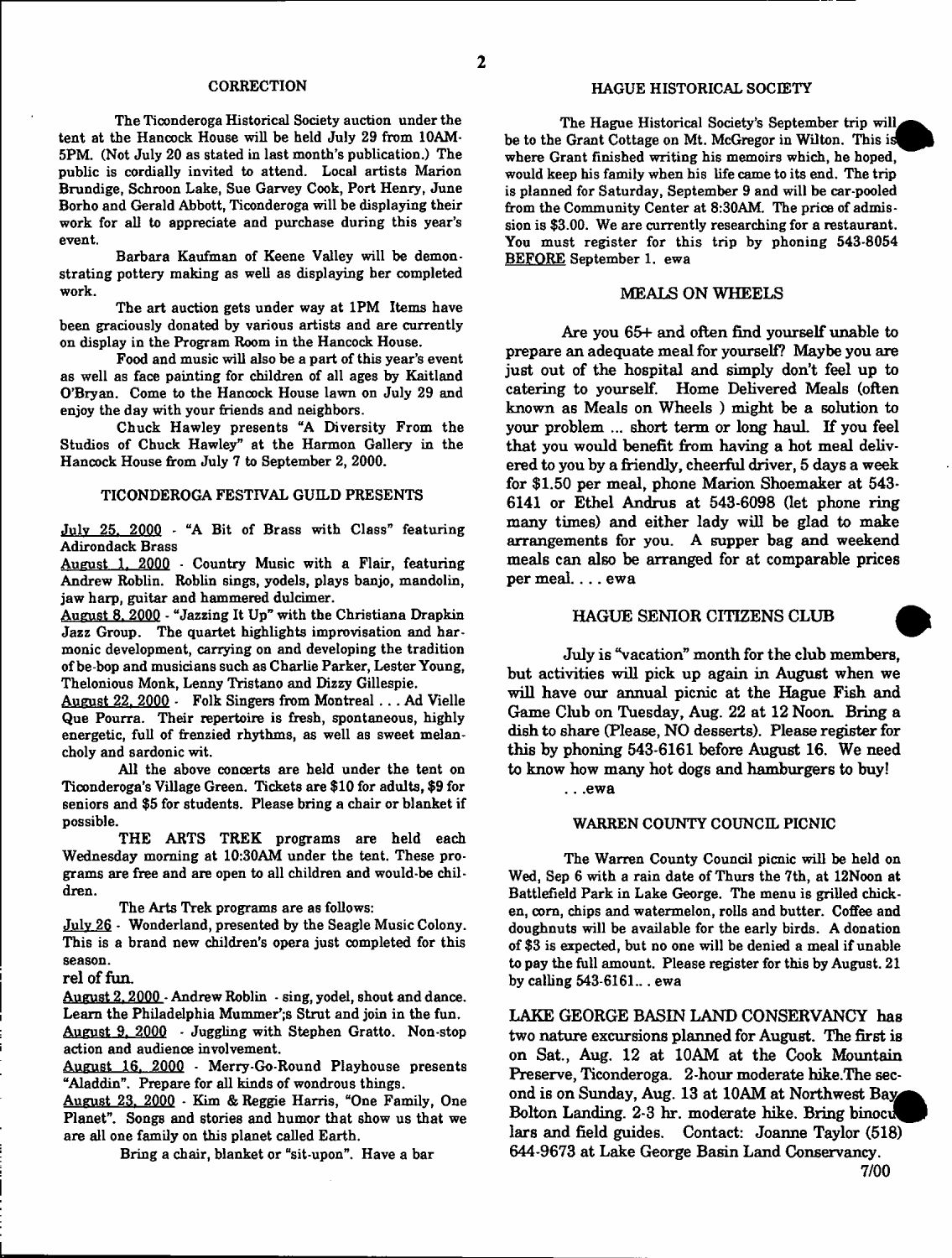There was no meeting this month. .. mjk

# PLANNING BOARD July 6, 2000

LaPointe for Johnson (27-1-4) SP 03-00 Waltonian Way, Friends Point, Hague TR1R - APA Moderate Intensity

The Johnsons would like to replace a 2400 sq. ft. (1562 sq. ft. footprint) 5-bedroom non-conforming home within 48 ft. from Lake George with a 3300 sq. ft. (2400 sq. ft. footprint) 5-bedroom conforming home 50 ft. from the lake. Since this is development within 100 ft. from the lake it requires a Type I (g) Site Review.

The Board closed the meeting at the Community Center and re-convened at the Johnson property to do the Site Review. The project was unanimously approved.. . .mjk

### HAGUE TOWN BOARD July 11, 2000

A Moment of Silence was held for Lib Winters, Jim Galusha and Joseph DeFelice.

# PRIVILEGE OF THE FLOOR

Dottie Henry addressed the Board regarding (1) junk cars, (2) parking at the Town Beach without stickers and (3) increasing the fee at the boat launch. M. Fitzgerald read the portion of the Hague code book that refers to junk cars. We DO have a law against them. Supervisor Belden said that an Enhancement grant has been applied for to help with removal of any and all junk vehicles and other beautification projects. The Hague Park Committee will meet on Wednesday July 19 at 4 p.m.

One of the biggest problems in parking is the amount of trailers left behind by people camping on the islands. L. Megow mentioned that the Town has Welcome signs, and signs that say Public Beach. Someone in Hague is telling people that parking is by permit only at the beach. Nelson Waters will look into obtaining permits to park trailers on his land. He could also provide transportation to and from the beach.

One of the residents told the Board that one of the Park Attendants is harassing the local people, asking parents and young children to leave, but loud music goes on in the parking lot until 4 a.m. The Board did agree that there is a problem with a handful of teenagers.

Phase I of the Hague Delta Project, (1 of 7 being looked at around the lake) has begun. Permits have to be applied for to do Phase II which deals with the municipality's doing the actual dredging. A Public Information Program will be held on July 25 and 26. st the Community Center

## REGULAR COMMITTEE REPORTS

1. Assessor & Justice (Steitz) - Michelle Fazioli

was hired as a clerk. She would like a raise in pay to \$7/hr. Supervisor Belden suggested that this be addressed at budget time. The Board voted to approve the hiring of Ms. Fazioli.

The dispute over the assessment on the Viscardi property is in the process of being settled out of court. The other properties will be settled in court in the near future. The Town has spent \$4,000 to do the preliminary appraisals. R. Meola complimented the Supervisor for voting against appraising state land. The return to the Town is minimal

The Dockside gazebo has not been taken down yet. (Ed. It was taken down on July 13.)

2. Buildings & Grounds (Megow) - Bids will go out soon for a new roof at the Community Center.

L. Megow complimented Joanne Trudeau for doing a good job at the Community Center and the Recycling Center. Supervisor Belden also complimented Ross Mannino for doing a great job. Supervisor Belden will send a letter to Ross' school stating this. (See related article on page 8)

3. Finance (Megow) - Nothing

4. Fire Department (Fitzgerald) - A thank you to the town for the Sno-Cone machine for Family Fun Day.

The annual HVFD Steak Roast will be held on Saturday, July 29 at the new property.

5. Highway (Fitzgerald) - The Town will be paving the south part of Forest Bay Road on Monday, July 21. The Highway Department is also addressing problems at Sabbath Day Pt. and Pine Cove.

6. Insurance (Hourigan) - No change

7. Personnel (Hourigan) - We are short one operator at the Transfer Station. Applicants must have CDL license. Pay is \$11.88/hr plus benefits.

8. Planning/ Zoning/Stormwater Management (Steitz) - There will be a Workshop on July 20 on the Tourism Revision. Supervisor Belden requested that M. Fitzgerald and R. Hourigan attend this meeting.

Supervisor Belden reported that Dave Meyers proposed changes to the Storm Water on the Brook. The Lake George Association (LGA) will pay the legal expenses for this.

9. Recreation/Promotion (Hourigan) - The Arts Fair will be held on August 5 and 6.

The Town-wide Garage Sale is scheduled for July 15.

A Chicken Barbecue will be held on August 5 at Fish & Game Club. See page 8.

10. Sewer District #1 (Belden) - The Appellate Court decision was positive for Hague. The engineer will be back on July 17 and the job could go to bid this fall. An information meeting will be held in the future.

11. Town Park & Beautification (Steitz) - Telephone lines are needed, as is a lock for the steel box at the park. Information Center has been painted. Mr. Steitz also reported that the sheriff will check the park after 11 p.m.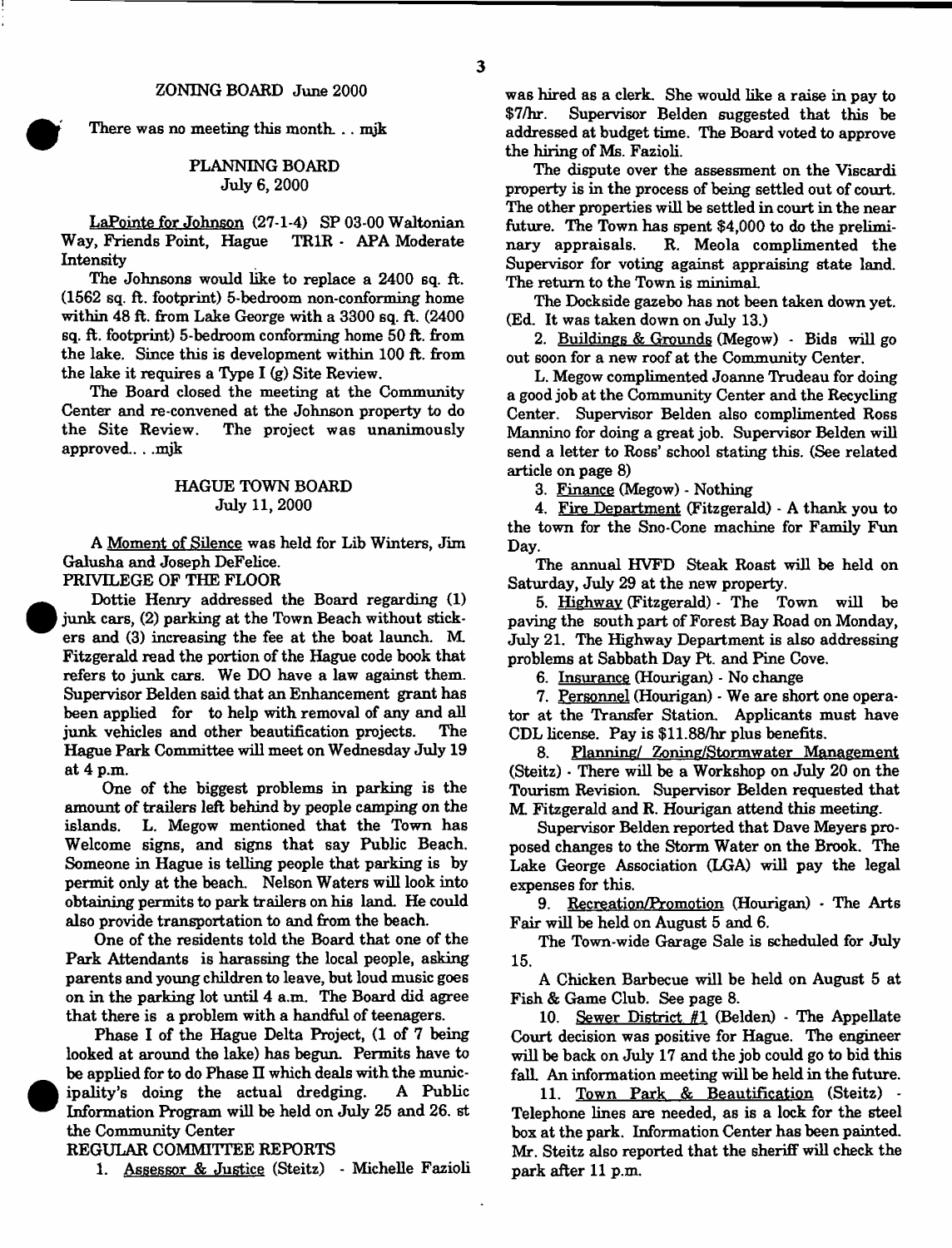**4**

(Cont. from p. 3 - Town Board)

12. Transfer/Recvcling Station (Megow) - Revenue for the month of June was \$4,813.50. Gary Boyd is filling in part time

13. Youth (Hourigan) - The swim program began on July 3. See related article on page 6.

20 people signed up for the safe boating program (held by Marty and Carol Brown).

The basketball program is underway under the direction of Mike Manning. Call 543-6161 for details.

A grant application for the arts program will go out this week. The program will be held on August 21 and 22 with John Galucci as instructor. Fee is \$30. It is sponsored in part by LARAC. Bertha Dunsmore is helping with the paperwork.

#### UNFINISHED BUSINESS

Resolution #62 of 2000 - to re-name the cemetery on Rt. 9N and Pine Orchard Rd. It will now be known as Hague Heritage Cemetery. This name was suggested by the Hague Historical Society and Supervisor Bolton will inform them of the change by letter.

The Board accepted the petition to call for a permissive referendum to allow for a raise in the town budget for town beautificaton, not to exceed \$10,000 (currently \$3,000).

Supervisor Belden met with Mike White of the Park Commission. He suggested all boat owners pressure wash their boats to kill Zebra Mussels.

A consultant needs to be hired for the Master Plan Committee. Supervisor Belden recommended hiring the Chazen Co. K. Patchett stated that he feels the Master Plan should be changed to a Comprehensive Plan.

## COMMUNICATIONS AND PETITIONS

A thank you note was received from the Windsurfers, for the use of the town park.

#### NEW BUSINESS

The parking at the Beach will be discussed at the Park Committee Meeting on July 19.

The bridge leading to the Community Center needs to be named a road in order to receive grant money. Two names were suggested: Raiders Ridge and School House Dr. The Board approved the name of Raider's Ridge.

Resolution #63 of 2000 dealing with a budget change was adopted.

Resolution #64 to transfer funds to pay for Town expenses in relocating gas tanks was approved.

Resolution #65 to increase the petty cash for Transfer Station attendants from \$50 to \$100 was approved.

The lowest proposal (\$2,900) to paint the exterior of the Community Center was accepted.

### COUNTY REPORT

The County Auction will be held on August 13. Bill Bothe will put the Town grader and sander in the auction.

A Grant was received from the Lake George Basin. A meeting will be held on July 25 at 10 a.m. Phase I of the grant needs to be used within 1 year.

A Public Informational meeting for the Plan for the Next Century will be held on July 27 at 6:00 p.m. at the Community Center. . . .cwb/mjk

# THE FUND FOR LAKE GEORGE ANNUAL MEETING

19th Annual meeting, August 9, 2000 aboard The Horicon. Boarding time is 9AM. Leaving dock at 9:30AM. Returning at 12Noon. A continental breakfast will be served at no charge. Reservations required Phone 668-4511.

\*See and hear about the sites where our grant monies have been used in the preservation of Lake George\*.

\*Find out more about the plan for Lake George for the next century\*.

\* What's happening in the fight against zebra mussels?\*.

Parking at the Shoreline Restaurant, 4 Kurosaka Lane, Lake George.

This is a wonderful opportunity, particularly for all you landlocked residents, to get out on the lake for a nice cruise and see what The Fund is doing. There is NO charge involved. Since this is such a popular event it would be wise to get your reservations in as soon as possible in order to be included.

### ROTARY CLUB OF NORTHERN LAKE GEORGE

Under the leadership of new officers for Rotary year 2000-2001, the Rotary Club of Northern Lake George plans to have another exciting year. President Walter Thorne, President-Elect Richard Gladu, 1st Vice-President Richard Hudak and 2nd Vice President Tom James, along with Treasurer Bill Butler and Secretary Carol Brown have taken over the leadership.

Beginning on Aug. 1 Charles Parlin will wear his hat as history buff and will present an exciting program on "The Erie Canal". On August 8 Jane McIntosh will come from the Adirondack Museum and speak on "Mining in the Adirondacks." Ryan Englebrecht and his sister Amy will present "Music, Music, Music" on Aug. 15. Then on Aug. 22 Greg Bradfield, curator of Ft. William Henry will talk about "Digging Up History" The month concludes with a club assembly on Aug. 29.

The Dr. Robert & Mrs. Helen Cole Rotary Club of Northern Lake George scholarship was awarded to Christine Frasier of Ticonderoga at the graduaton exercises on June 24.

The Rotary Club of Northern Lake George meet each Tuesday at 7:30AM for breakfast in the Watson Arts Center on the Silver Bay Campus. Visitors are welcome. For more info. call 543-8833... cwb 7/00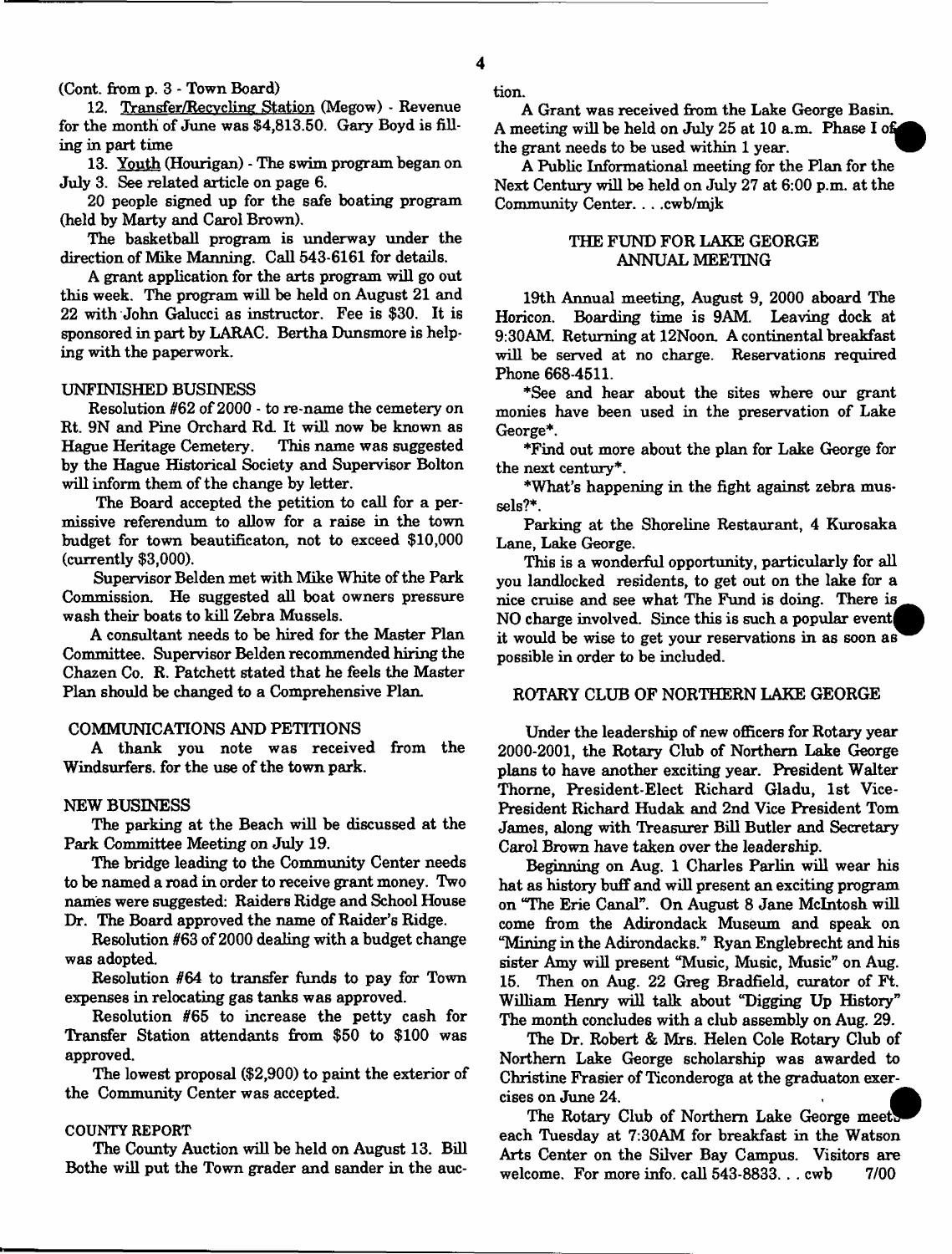# NATURE NEWS by Laura Meade

There are many animals, birds, amphibians and reptiles in the Town of Hague, some delight us, but others make us uncomfortable.

In late June of 1955 the Meades, along with one other family came to Hague to spend summers at a rustic cabin near a beautiful waterfall, next to Trout Brook. As we settled in the first day, I noticed a large machete stuck in timbers near the front door. That puzzled me, but I removed it immediately from the timbers and the property. In mid-August that summer I became aware that there was a mysterious creature which emitted a skunk-like odor from behind books on an upper shelf. The books moved slightly. When I searched with a flashlight for the "visitor", I was astonished to discover a 4 ft. black snake which appeared aggressive and territorial, as if it "owned the place." It was then I realized the purpose of the machete. But without it, I grabbed a large butcher knife, summond courage, and convinced the "visitor" to leave. What was it? Could a rattlesnake invade a dwelling and be unnoticed for almost two months? Perhaps it was on that day that I began my amateur study of nature in the Town of Hague.

Residents of the New Hague Rd. became my friends as I knocked on doors and asked questions. One | woodsman smiled and said, "I wondered if you would see that rat snake. It is a great climber, very secretive and survives mostly on rats and mice. You probably were able to purchase the cabin for a reasonable price and probably the snake served effectively as a 'mouse trap' for years." Numerous times I saw it slithering around the rafters. Whew! Early one evening I succeeded in chasing it outside, where I took a long-handled pointed shovel to cut it into several pieces. Success! Or so I thought!

My curiousity then became aroused. Could there be other snakes on the property? Later that summer I was again surprised by quite a different large snake, about 4 ft. long, with black-bordered reddish spots on a grayish body. It was heading for the outhouse, (as I was also!) It turned out to be a milk snake (which does not "milk" cows) but bites its prey on the neck and then coils its strong muscles around the victim's body, thus causing death. Now what? Once again the shovel became my weapon. But in a few days I saw perhaps six tiny snakes of the same species squirming around the outhouse. Another challenge - and a decision to build a civilized bathhouse.

Maybe the snakes spread the word to be careful near me, because I only encountered one other species after that, at the edge of the brook near a trout pool/swimming hole. This one was only a foot long, slender, black with white spots, somewhat like a long, slender pencil. Of course it, too "owned" the territory, but I managed to catch it barehanded and, with a large

stone, stuffed it back into the nook under a boulder from where, to be more observant, whether in a cabin, on a trail, in a trout pool or on an island, it had emerged. My research on that one proved to be more unnerving, as I found it was a spotted adder which has a somewhat poisonous, but not fatal bite.

Of course, residents of Sabbath Day Pt. are aware of encountering a timber rattlesnake, which may travel from its usual habitat on Tongue Mt. And then, there are those, such as Madie and Jim OTbole spotted at their island campsite and now realize that the species can swim to a camping island near the mountain for a summer vacation.

Such experiences as I have related can cause one to be more observant, whether in a cabin, on a trail, in a trout pool or on an island.

### COMPUTER COURSES TO BE OFFERED

The Ticonderoga Campus of North Country Community College will be offering four course in the fall 2000 semester in computer and information science. CIS 2000 semester in computer and information science. 100 - Introduction to Computer Information Systems; CIS 130 - Windows Based Software; CIS 200 - Desktop Publishing; CIS 200 - Database Design.

Fall semester begins on Sept. 6. For more information about these courses or other classes offered at the Ticonderoga Campus, stop by at 123 Montcalm St., Ticonderoga, or call 585-4454, Ext. 23.

#### COLLEGE IS POSSIBLE

A coalition of America's colleges and universities has launched *College is Possible,* a campaign to help pay for a college education. A website has been established [www.CollegeIsPossible.org](http://www.CollegeIsPossible.org). Or call toll free 1-800-433-3243 (U.S. Dept. of Ed.) The coalition consists of the Nat'l 4-H Council, American Council on Education and the National Assoc. of State Universities and Land-Grant Colleges.

Brochures about the program are available at the Cornell Cooperative Education Ctr. in Warrensburg.

#### FREE CONCERTS AT NOON IN GLENS FALLS

LARAC'S Arts Sandwiched In, a series of free concerts at noon each Wed. in Glens FaUs City Park through Aug. 16. If you are in Glens Falls on any given Wed. take time to sit down and relax and enjoy the free concerts.

THE HIKING TRAIL which starts at the Fish Weir on Rt. 8 and includes the falls, is now open for your hiking pleasure. Check it out to see nature in all its splendor!

PHIL HENRY and NELSON SHAPIRO will present a concert under the Ti Festival Guild tent in Ticonderoga on July 27 at 7:30PM. Donations will be aocepted to be presented to the Ti Festival Guild. The concert is in part to introduce Phil's new CD album. This duo is great! Bring introduce Phil's new CD album. a chair, relax and enjoy!

# RECYCLING CENTER IS NOW OPEN SEVEN DAYS A WEEK FROM 12NOON TO 5PM. 7/00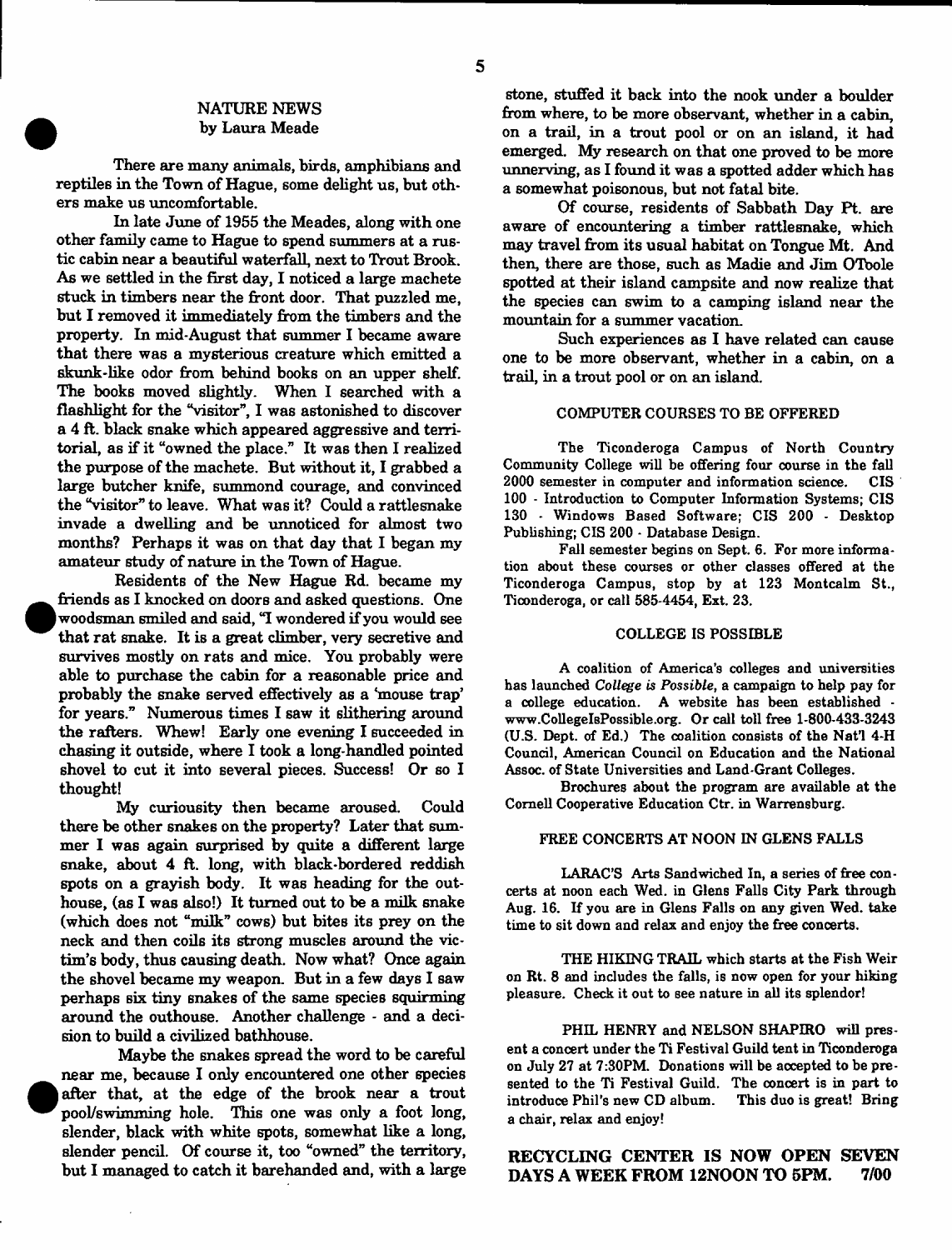Mrs. Robert Cole's (Silver Bay) son, Arthur A. Ciocca, was recently honored at the Supreme Court Building Chambers with the Horatio Alger Award. Both Bob and Helen were in attendance at the ceremony, having been flown by private jet from Westchester Airport to the International Airport in Washington, D.C. Mr. Ciocca was one of ten recipients of the award which were presented by Associate Justice Clarence Thomas who was elected to the society in 1992.

During the ceremony, some one hundred high school seniors were introduced. They had been granted \$10,000 yearly scholarships for four years of advanced studies. These students were from every state and had exhibited goals of achievement and participation during<br>their schooling. The Horatio Alger Association of The Horatio Alger Association of Distinguished Americans has doubled the scholarship amount this year and claimed that they were now the largest single scholarship group in the nation. A sumptious dinner was held after the ceremony at the Library of Congress.

In all ten autobiographies four points for success were repeated again and again 1. Set definite goals. 2. Stick to those goals. 3. Have faith in yourself. 4. Be a good example to your fellow man. Art particularly mentioned his Italian grandfather's advice - you can do anything in the world you want to do if you are willing to set a goal, work hard, and pay the price. Art had managed to move from a General Foods Representative through a leveraged buyout of the Coca Cola wine group in 1978 to become owner of the Wine Group, the largest wine company in the USA.

### NORTH CREEK RAILWAY DEPOT MUSEUM OPEN

Tom Ryan whose studio is in Corinth has donated three pieces of his art to be incorporated in the exhibits of the North Creek Railway Depot Museum in North Creek, NY. The North Creek Railway Depot Preservation Association (NCRDPA) has used his painting of the train station on the museum's opening invitations and posters, postcards and notecards. The NCRD-PA is teaming up with Casey's North to host an exhibition of Tom's train pictures in a show titled "Trains, Rails and Depots" June 29 through July 29. The proceeds from art sales will be donated to the North Creek Railway Depot Museum.

### HAGUE VOLUNTEER FIRE DEPARTMENT

The HVFD annual steak roast will be held on Saturday, July 29 at the site of the new firehouse — this being at the intersection of Route 8 and the West Hague Road. At 3PM steamed clams will be offered, and will be followed by the steak dinner. Featured is grilled steak, baked potato, cole slaw and corn and watermelon all for \$10.00. Hamburgers and hot dogs are also available at

reasonable prices. Everyone is urged to come and see the new firehouse and enjoy the edibles.

The winning ticket of the 50-50 raffle will be. drawn. If you have not yet bought your ticket(s), please consider doing so. One half of the proceeds goes to the owner of the winning ticket. The other half will help toward the building of the new firehouse. Remember, none of us ever knows when we are going to need the alert and super help of the HVFD, whether it be for fire or illness.

The HVFD plan a food sale for Sunday, Feb. 6 at the Arts Fair .. ewa

### WARREN COUNTY FAIR NEEDS EXHIBITORS

The Warren County Fair is scheduled this summer for August 10-13, 2000. Location is at the Fairgrounds on Schroon River Road in Warrensburg.

Exhibits are needed for the "Adult Creations" section of the Fair, designed to serve as a showcase for a variety of adult arts and crafts.

For more information contact Cornell Cooperative Ext. in Warren County at 623-3291 or 668-4881.

## HAGUE ANTIQUES SHOW

Dealers are being solicited right now for the third annual Antique Show to be sponsored by the<br>Hague-on-LakeGeorge Chamber of Commerce Hague-on-LakeGeorge September 9 and 10 from 10AM - 5PM.

All antique dealers are invited to participate at a reasonable cost. Show site is the Hague Community Center. Both inside and outside space are available. The deadline to sign up is August 2,2000 but preferred spaces are available now. Call Mitzi Fillare at 518- 543-6344 for further details.

# FIREMEN TO BENEFIT FROM SILVER BAY PERFORMANCE

The EMPS of Silver Bay will be performing the very popular musical *Godspell* on Thursday, August 10 at Silver Bay auditorium. As they have done for many years, this performance is a benefit for the Hague Volunteer Fire Department. Admission is \$5.00.

# HAGUE SWIM LESSONS FOR HAGUE RESIDENTS

On weekdays from 1:30-2:30PM at the Hague Town Beach, swim lessons will be offered FREE for children from K-6th grade. This is a cooperative effort between the town and Silver Bay Association Instructors are provided by Silver Bay.

*Learn the rules so that you know how to break them properly.* 7/00

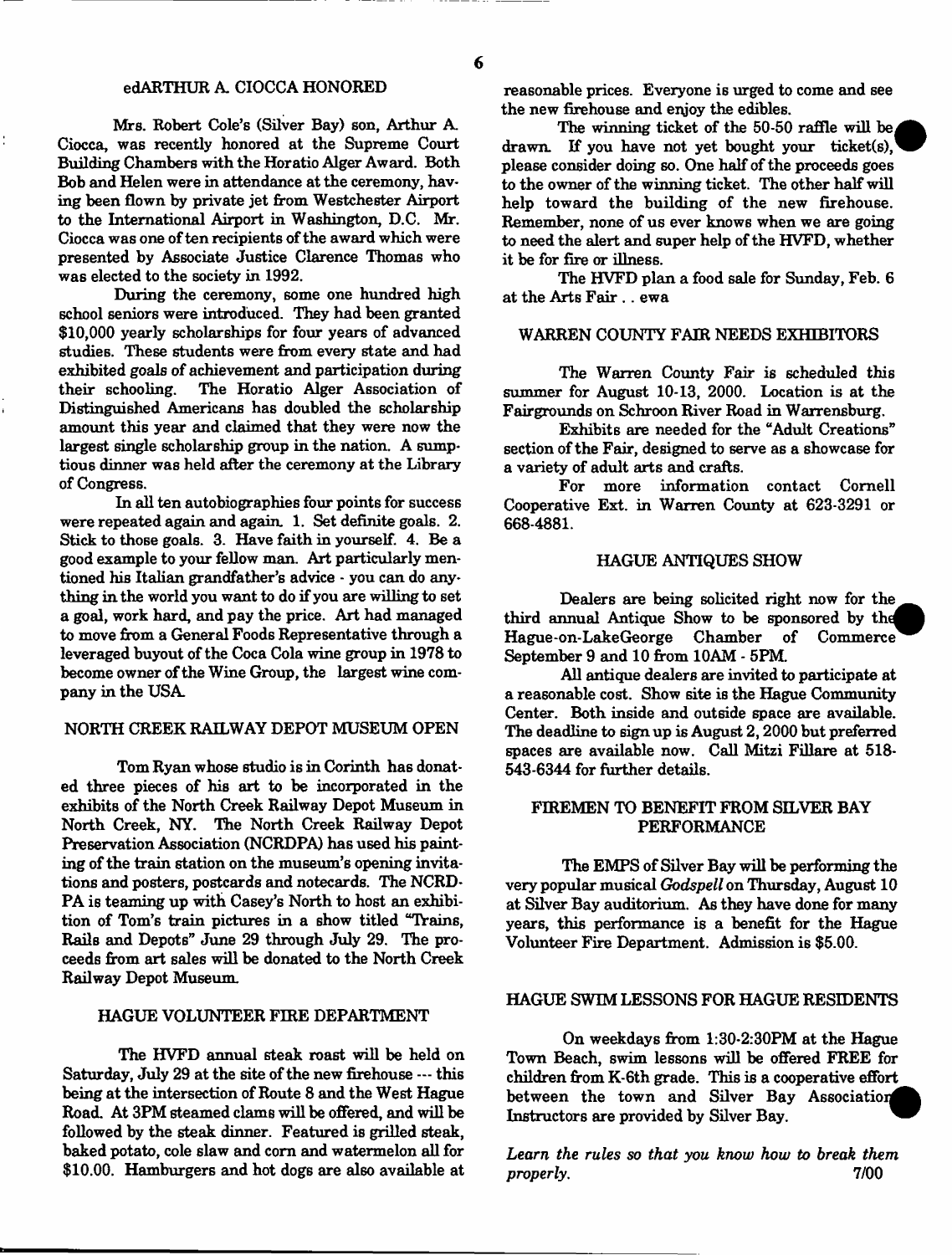## **SOUNDINGS**

| DIED: Madeleine (Howard Carpenter) Leach (90) in Middlebury, VT on April 18. She is survived by three daughters, Helen Belden, Glens Falls, Laurie C. Smith, Hague and Linda M. McCowan, Florida. Also surviving are a number of grandchildren, great grandchildren and three great-great grandchildren.

DIED Dr. John B. Bell, Jr., 80, on June 8 in Williamsburg, VA He was a resident of Williamsburg and Sabbath Day Point, NY. Dr. Bell served on the Board of Trustees of the Silver Bay Assoc.., as well as the board of the Grace Union Memorial Chapel, Sabbath Day Point. He is survived by his wife Ruth, three sons, six grandchildren, one brother and one sister.

DIED: Pauline (Davis) Wilson, 44, little Elm, TX, , along with her husband in an automobile accident on June 17, 2000. Bom in Hague, she graduated from Hague Central School and SUNY at Cobleskill. She is survived by her 10-year old daughter Cynthia, three sisters and three brothers, including Steve Davis, Hague.

DEED: Katherine (Hammond) Engler, 88, in Chatham, NJ on June 29, 2000. She was a long time summer resident of Forest Bay, Hague. Mrs. Engler is survived by her son Kenneth, Hague, a granddaughter and grandson and two brothers. A memorial service will be held on Sunday, July 23 at 3PM at the Valley View Chapel on Route 9N.

DIED: James Peter Mitchell, 89, on June 30 in Basking Ridge, NJ. Mr. Mitchell summered in Silver Bay for 47 years. He is survived by his wife Jane Hume Mitchell, two daughters, Virginia Dimsey, NYC and Wilmington, DE, Ann Thompson, Mt. Pleasant, SC; two sons, Tocher, Shelburne, VT and Peter, Silver Bay and three grandchildren.

DIED: James I. Galusha, 63, Witherbee, NY, on July 6, 2000 at Porter Medical Center, Middlebury, VT. Bom in Hague, Mr. Galusha is survived by his wife Nancy, two sons, Donald, Ticonderoga, Richard, Hague, and one daughter Diane Woods, Crown Point

BORN: A girl, Addison Hope, to Chris and Sidney Streeter, Bethlehem, PA. on May 2, 2000. Chris grew up in Hague and is the son of Joseph F. Streeter, a former resident of Hague.

## TI MIDDLE SCHOOL ACHIEVEMENT ROLL

The following Hague students have been listed on the Fourth Marking Period Achievement Roll at the Ticonderoga Middle School:

Grade 8: Thomas Haskell, Michael Michela, Matthew

**7**

Grade 7: Joshua Frasier, Lindsay Mascarelli Grade 6: Sarah Bissell, Wayne Evans, Andrew Trombley

Allison Johnson, daughter of Mark and Mary Johnson, Silver Bay and a recent graduate of The College of Wooster, Ohio, was named to the spring semester's dean's list.

Lauren Mack, daughter of Dr. and Mrs. James Mack, Hague, has been named to the dean's list for the spring 2000 semester at Fairfield U. in Fairfield, CT.

### HAGUE STUDENTS HONORED AT GRADUATION

The following students from Hague were among the 78 graduates in a ceremony at the high school on June 24: Michelle Lee Bissell\*, William Tavish Costello. Brandy-Lynn Frasier, Christopher Lee Frasier, Lincoln W. J. Gunning, Peter James Hutchinson\*, Brandi Marie Jordon, Andrew William Mack\*, Kathryn Elizabeth Rutkowski\*, Eve E. Trombley\*, Wyatt Walter Wells\*, Bradford J. Zeyak\*.

\* indicates member National Honor Society.

- Awards were presented to the following: Clyde Manning Art Award - Brandy-Lynn Frasier
- Knights of Columbus for excellence in Spanish -

Kathryn Rutkowski

- Richard J. Moore Memorial Award in Math Kathryn Rutkowski
- Harvey Moses Educational Awards Brad Zeyak Mary Beste Scholarship Award - Michelle Bissell, Tavish Costello, Brandy-Lynn Frasier, Lincoln Gunning, Peter Hutchinson, Brandi Jordon, Andrew Mack, Kathryn Rutkowski, Eve Trombley, Wyatt Wells,
- Brad Zeyak.
- Emma Ferguson award for outstanding achievement at Yandon Dillon Ed. Ctr. - Christopher Frasier David Rutkowski Memorial Award - Tavish Costello
- Michael Vigliotti Memorial Peter Hutchinson Kiwanis Club Scholarship in Technology - Lincoln
- Gunning
- Director's Award for Excellence in Music Peter Hutchinson
- Stephen Potter Education Award Kathryn Rutkowski, Eve Trombley, Wyatt Wells
- Thompson award prize in business Brandi Jordon
- Crary Scholarship Tavish Costello, Brandy-Lynn Frasier
- Stephen Pell award for excellence in AP English Kathryn Rutkowski
- John Dreimiller award for excellence in Government Brad Zeyak
- Gunning Agency Improvement Awards Lincoln Gunning, Brandi Jordon.
- Hague Winter Carnival Award Kathryn Rutkowski
- Joe Paige Music Scholarship Eve Trombley
- Stephen Pell Mem. Schol. for excellence in Social Studies Kathryn Rutkowski, Tavish Costello
- Craig Laslow art award Tavish Costello
- Karla Berube Scholarship Fund Brandi Jordon
- The Dr. Robert & Helen Cole Rotary Club of Northern Lake
- George Scholarship Award Christine Frasier, Ticonderoga
- The Hague Chronicle staff congratulates all of the above students and wishes for them a bright future.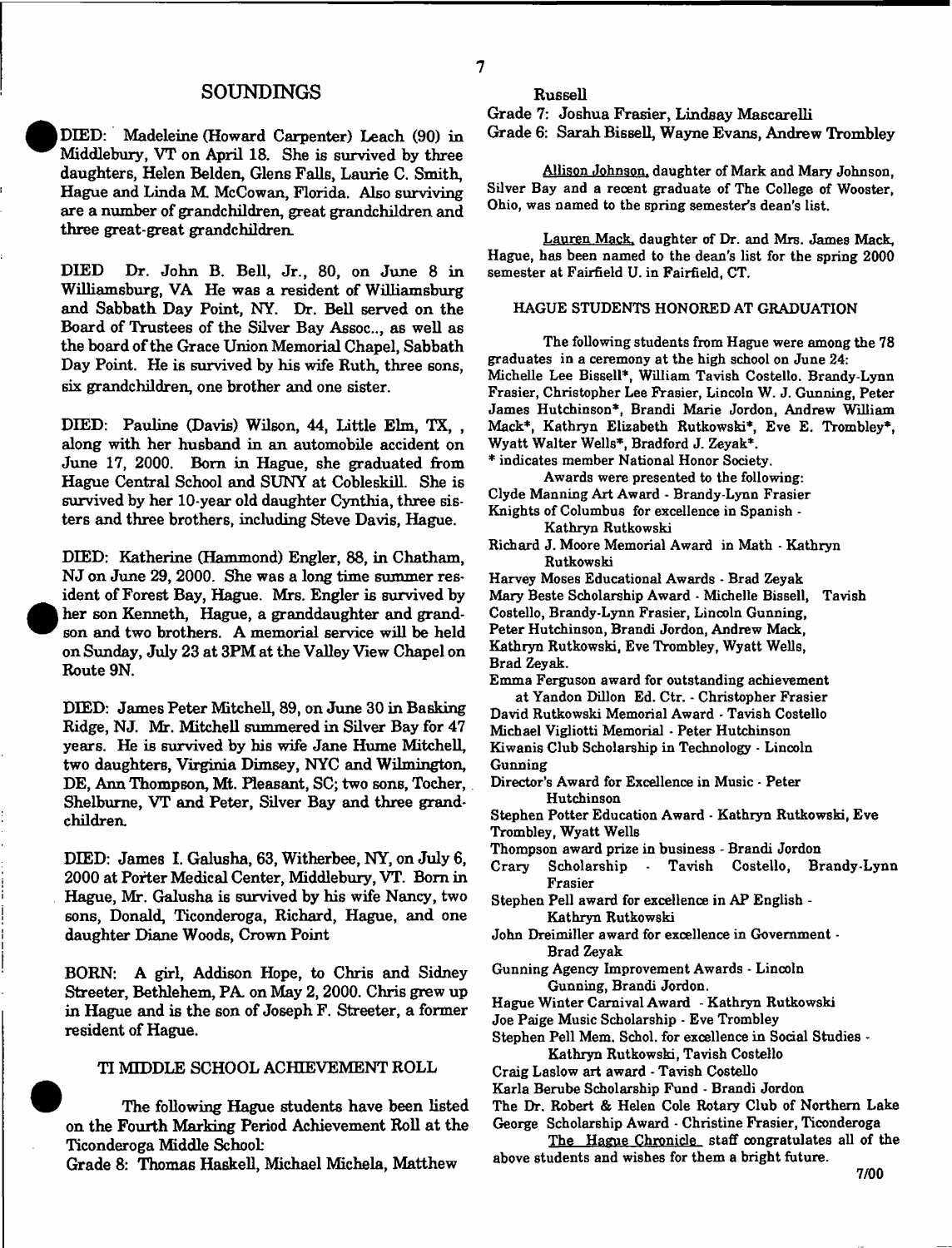Stan Burdick, Silver Bay, has been honored by the Adirondack Park Local Government Review Board with the organization's Outstanding Adirondack Communicator Award for the year 2000.

Stan is the founder and curator of the Hague Cartoon Museum and his cartoons are published weekly in the Sunday Post Star. Burdick was presented with a plaque by the board which reads "Stan's artistic talent coupled with a keen insight into showing the difficult and interesting situations that arise, have been communicated for over 40 years with wonderful humor and always with good taste."

Executive Director Joe Rota said the cartoons were chosen for their addressing of Adirondack and government issues overall.

# SILVER BAY READINGS BY THE BAY

On Monday, July 24 at 7:30PM in Morse Hall on the Silver Bay Campus, Author Katherine Paterson will be the featured speaker . Ms Paterson is the author of more than 25 books including 13 novels for young people. Her latest book *Preacher's Boy* was published in 1999. Her books have been published in 22 languages and she is the 1998 recipient of the international Hans Christian Anderson medal. Katherine Paterson is a summer resident of Arcady Bay Estates in Hague.

On Wednesday, July 26, 7:30PM Morse Hall, Joseph Bruchac will be the presenter. He has written more than 20 children's books and has received the Knickerbocker Award for Juvenile Literature from the NYS Library Assoc.

Thursday, Aug. 3 at 7:45PM, Kathryn Davis, novelist, poet and professor of English at Skidmore College will be the speaker.

On Aug. 8 (7:45FM) Chris Bohjalian, selected *National Readings Tour author this year* will be the speaker. He is a leading contemporary fiction writer residing in our neighboring state of Vermont. Chris "explores the many aspects of the human heart and our complex relationships with those we love."

On Thursday, Aug. 10 at 7:45PM Leslie Li will be featured. She has written essays that have appeared in *The New York Times, Gourmet*, *Travel & Leisure,* among other publications. She is currently completing her second novel *Double Thunder.*

Jennifer Armstrong, writer of children's books since 1985 will be the speaker on Aug. 17 at 7:45PM

The National Readings Tour, a YMDCA National Writer's Voice program, is made possible by the generous support of the Lila Wallace-Reader's Digest Fund and the National Endowment for the Arts.

These weekly readings are free and open to the public.

> *Bring back the singing; and the scent Of meadowlands at dewy prime; Oh, bring again my heart's content, Thou Spirit of the Summertime... Wm. Allingham*

# CARTOON CLASSES TO BE HELD

Every Wednesday evening from 7-9PM during August, clalsses in cartooning for beginners, youth and adults will be taught by Stan Burdick at the Hague Cartoon Museum. Advance sign-ups are necessary. Call Stan at 543-8824.

# SQUARE DANCE AT TOWN BEACH

On Friday, August 2 from 7-9PM, a free public square dance will be held at the Hague Town Beach for youth and adults. Live music will be furnished by Doug Zeyak and the band.. Stan Burdick will be the caller.

### FISH & GAME CLUB BARBECUE

The Hague Fish and Game Club will hold its annual chicken barbecue at the clubhouse on West Hague Road on August 5 from 5 - 9PM. Shop until you drop at the Arts Fair and then on to the barbecue!!

### WE DO GET LUCKY!

Hague has been lucky this summer to have Ross Mannino in our midst. Ross is 17 years old and will be a senior in high school in Boca Raton, FL beginning Aug. 16. He is working on acquiring a Florida merit scholarship and to do so he is required to com- $\overline{ }$ plete at least 70 hours of community service. He has volunteered to help at the Recycling Center and to assist Joanne Trudeau in cleaning and any jobs to be done at the Community Center.

I first ran into Ross a couple weeks ago when I was taking my trash to the Recycling Center. I found him to be very courteous and helpful. I wanted immediately to find out more about him.

Ross is a nephew of Bruce Rust, owner of the Island View Cafe in Hague. He has visited here before. Not only does he volunteer for the town, he also helps out in the Cafe and at Bruce's home. He tells me in order to receive a Merit Scholarship one must have a 3.5 GPA and at least 1270 on the SAT test. He plans to matriculate at the University of Florida in Boca Raton in the fall of 2001. He has a younger brother and sister in Florida.

Ross states that he really loves it here, mainly because of the people he works with at the Community Center, Recycling Center and the Cafe. I happen to think that the reverse is also true! With so many unpleasant stories about some of our young people, it is a pleasure to meet someone who is so dedicated and determined to meet his goals in life.

Keep up the good work, Ross! We hope to set you back here again soon.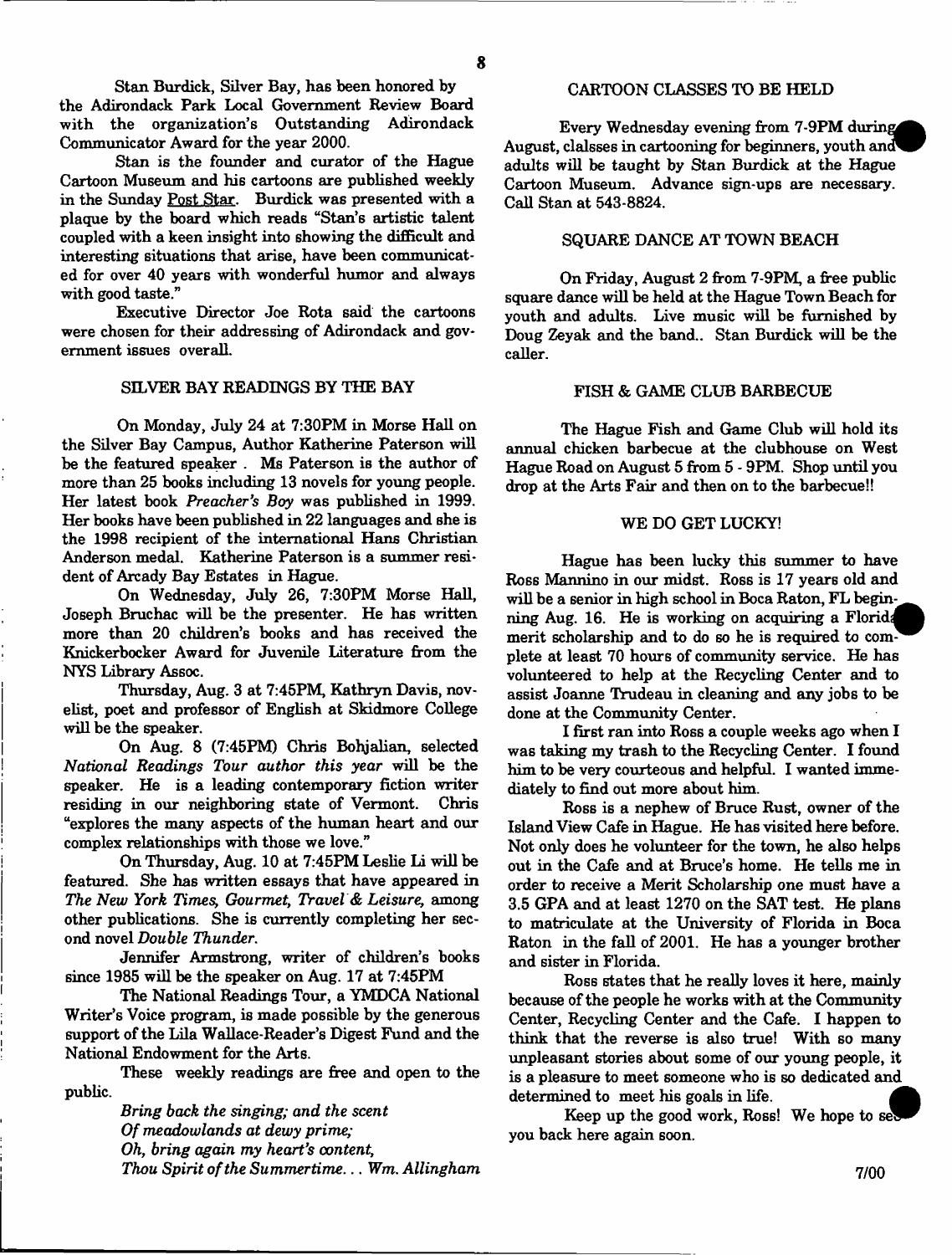In my quest for a solution to Hague's parking problem at the beach and as a member of the Hague Park Committee, I called a number of marinas in the general area to find out what their fees for launching a boat are. The following figures are based on an 18 ft. motor boat. Larger boats could be more.

<sup>•</sup>

 $\bullet$ 

Rogers Rock Campsite, although not a marina does have a launch ramp. Their fee for non-campers is \$5.00 per day. However cars and trailers must be removed by 9PM. This eliminates island parking. Norow al in Bolton Landing - \$15 launch fee, plus \$12 per day for parking.

Yankee Boating Center - Diamond Point - \$10 in and \$10 out, plus \$5.00 per day for parking.

Fischer's - Kattskill Bay - \$25.00 in and out plus \$5.00 per day for parking.

Castaway - Rt. 9L - \$12.50 in and \$12.50 out. Parking \$5.00 per day.

Chic's Marina - Bolton - \$20 in an out. Parking for car, \$5.00 per day. For car & trailer \$10 per day. Bav View Marina - Bolton - \$20 in and out. With car and trailer, parking is \$25 for first day (including launch) and \$10 per day for each day thereafter. Mossie Point launch site - Ticonderoga. This is a state launch site and is free.

Hague Town launch site - \$10 in and out. No parking fee, but no trailer or overnight parking in the park.

Does this tell you why we are getting so many boats being launched from other parts of the lake? Of course we do have FREE launching for anybody in the town of Hague - a permit sticker is required. However, it is no problem for residents to get stickers, so please don't give the attendants a hard time if you don't have one. They are only doing their job! All you have to do is go to the Community Center during office hours and request one if you are a Hague resident.

I would be very interested to hear from any residents who have had any problems with parking at the beach. Unless we know about your problem, we can't fix it.

I would like to inform you that although the cars and trailers that are parking across from the park and are there for a week at a time, taking up what little valuable parking space there is, is a concern for the town, but is a responsibility of the State Police, since the parking is done on state property. So far they have chosen to ignore it. I happen to think it is a real safety hazard, but until there is an accident, my opinion doesn't count for much.

We certainly aren't trying to be unfriendly to our visitors. However our major concern - at least mine - is for the residents of Hague to be able to come and enjoy the beach that they have bought and are paying for. Does anyone agree? I would welcome your comments either by mail or phone 543-6633... djh

### SILVER BAY SUMMER CAMP FOR KIDS

Summer camp is being offered for the third year through August 18 from 8:30AM - 3PM with extended care offered until 5:30PM. The cost of the program is \$55 per week and an additional \$15 per week for extended care. Children will enjoy arts & crafts, swimming, archery, boating and other outdoor activities and nature programs. Enrolling infants 8 weeks old to 6th grade.

If you are interested in enrolling your child in Silver Camp, please call Jackie (Palandrani) at 543- 8833, Ext. 292.

#### LAKE GEORGE ASSOCIATION LAKE TALKS

July 25 • Natural History Museum of the Adirondacks: An Idea Whose Time Has Come by Betsy Lowe, Project Director.

Aug. 1 - Recent Archaeology and Fieldwork at Lake George's 1758 Sunken Bateaux Wrecks by Joe Zarzynski, Educator and Archaeologist,Bateaux Below, Inc.

Aug. 9 - Northwest Native American History Through Song and Story by Joseph Bruchac, writer and traditional storyteller.

Aug 15 - Geology of the Lake George/Glens Falls Region by Don Minkel, Professor of Geology, Adirondack Community College.

Aug. 22 - Wild Visions by Carl Heilman, Adirondack photographer.

Aug 29 - Aug. 29 McMartin, Adirondack author.

All talks are Tuesdays at 7:30PM at the LGA Center on Rt. 9N S. Luzerne Rd., just west of Northway Exit 21, Open to public and free of charge.

THE LAKE GEORGE PARK COMMISSION has agreed to be the lead agency to oversee the official steps in the preparation of a Generic Environmental Impact Statement (GEIS). The GEIS will evaluate the feasibility, costs and potential environmental impacts of removed or restoration of deltas along the shoreline.

A public hearing will be held in the Hague Community Center on July 25 at 7PM.

### CHANGES AT DEPT. OF MOTOR VEHICLES

Beginning April 1 renewed licenses will be valid for a full eight years. A refund is available should one no longer wish to possess a license before the 8-yr. period expires if they surrender their license in the first four years after renewal.

Also beginning April 1, all drivers renewing licenses must have their vision tested. Test may be taken at DMV office or done by a health care professional.

NY continues to have front and back license plates. New plates will be issued beginning Oct. 1, 2000 and will continue for two years.